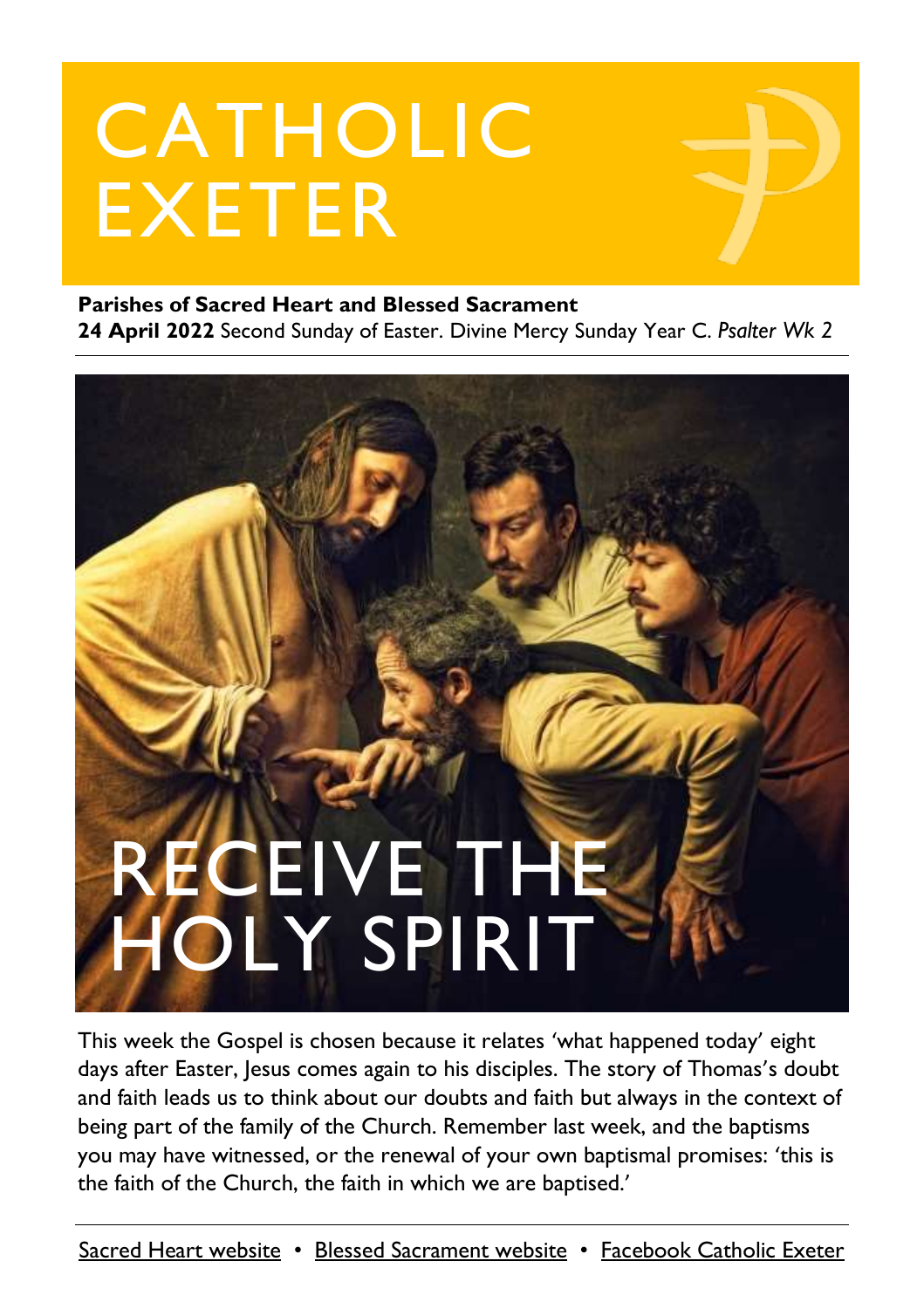# MASS TIMES BLESSED SACRAMENT



|                           | <b>Sunday 24 April</b> – Second Sunday of Easter Divine Mercy Sunday                                                                                  |
|---------------------------|-------------------------------------------------------------------------------------------------------------------------------------------------------|
| 8.45am                    | Valdi Pala RIP                                                                                                                                        |
| 10.45am                   | Jo & Tony Fewkes RIP                                                                                                                                  |
| 3.00 <sub>pm</sub>        | Divine Mercy Service (Confessions from 2.30pm)                                                                                                        |
| 6.00 <sub>pm</sub>        | People of the Parish                                                                                                                                  |
| <b>Tuesday 26 April</b>   |                                                                                                                                                       |
| 6.30 <sub>pm</sub>        | St George, Martyr, Patron of England                                                                                                                  |
|                           | For health, peace and strength of God in our lives.                                                                                                   |
| <b>Wednesday 27 April</b> |                                                                                                                                                       |
| 9.30am                    | John & Stella Landers 65 <sup>th</sup> Wedding Anniversary                                                                                            |
| <b>Thursday 28 April</b>  |                                                                                                                                                       |
| 9.30am                    | Priscilla Carluccio RIP                                                                                                                               |
| Friday 29 April           |                                                                                                                                                       |
| 6.30 <sub>pm</sub>        | St Catherine of Sienna, Virgin & Doctor, Patron of Europe                                                                                             |
| <b>Saturday 30 April</b>  |                                                                                                                                                       |
| 9.30am                    | Thomson family                                                                                                                                        |
|                           | <b>Sunday I May - Third Sunday of Easter</b>                                                                                                          |
| 8.45am                    | People of the Parish                                                                                                                                  |
| 10.45am                   | Trevor & Cally Baker 50th Wedding Anniversary                                                                                                         |
| 6.00 <sub>pm</sub>        | Peace in our hearts and the world.                                                                                                                    |
|                           | Tea & Coffee after Mass on Wednesdays                                                                                                                 |
|                           | We would be really grateful if someone would come forward to organise<br>refreshments after the Sunday 10.45am Mass. Please contact the Parish Office |

if you can do this. Thank you

All Masses and liturgies are now being live-streamed. [Click here](https://www.youtube.com/c/BlessedSacramentExeter)

#### **Confessions**

Saturdays after 9.30am Mass and on reasonable request.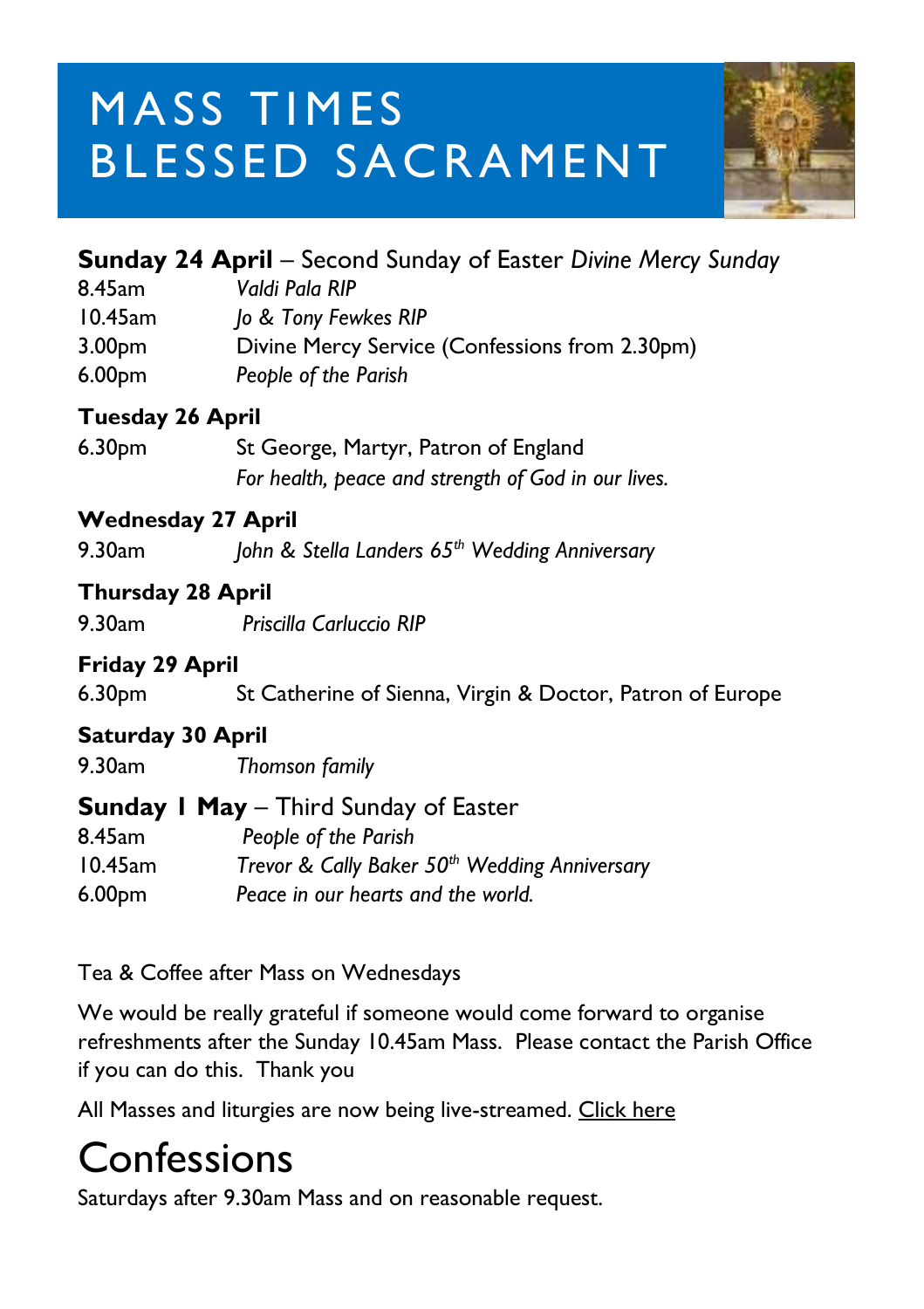## MASS TIMES SACRED HEART



#### **Sunday 24 April** – Second Sunday of Easter *Divine Mercy Sunday*

5.30pm Sat *Alberto Nierra RIP* 9.15am *People of the Parish* 11.15am *Bernard Morales RIP*

#### **Monday 25 April**

10.00am St George, Martyr, Patron of England *For Epi*

#### **Tuesday 26 April**

10.00am *Private Intention*

#### **Wednesday 27 April**

10.00am *In Thanksgiving*

#### **Thursday 28 April**

10.00am *John L Lockton & Family RIP*

#### **Friday 29 April**

10.00am St Catherine of Sienna, Virgin & Doctor, Patron of Europe *Holy Souls*

#### **Saturday 30 April**

10.00am *Private Intention*

#### **Sunday 1 May** – Third Sunday of Easter

5.30pm (Sat) *Joseph Prywata RIP*

9.15am *People of the Parish*

11.15am *Holy Souls (Box)*

Tea & Coffee after Masses on Sunday (9.15am), Tuesday & Saturday

All Masses and liturgies are now being live-streamed. [Click here.](https://www.youtube.com/channel/UCqZLydKWQ6CqG2utRNBeKmA)

#### **Confessions**

Saturdays after 10.00am Mass and 4.00pm-5.00pm and on reasonable request.

The church will be open for private prayer from 9.30am until 6.00pm each day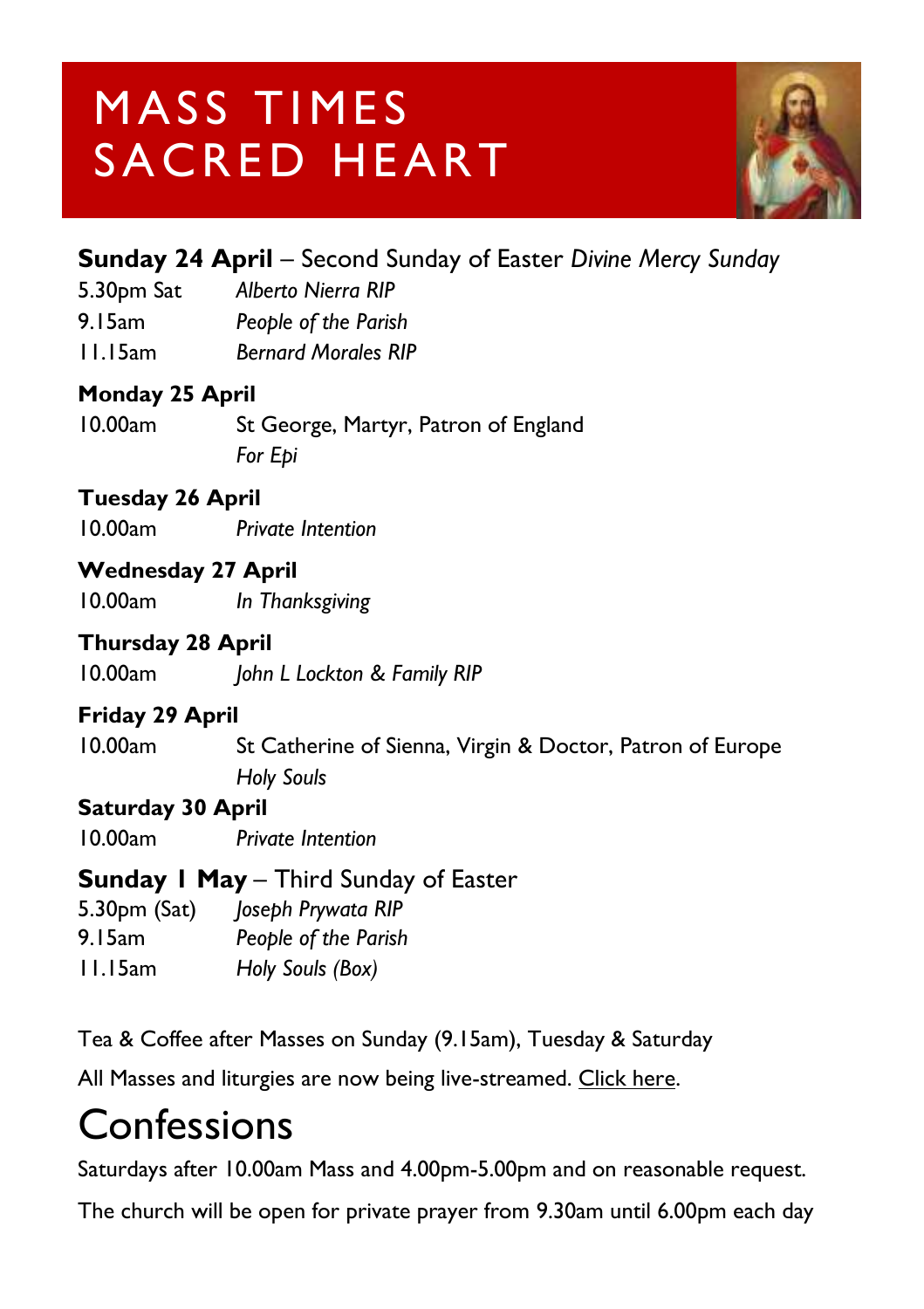# **NEWS**

### Divine Mercy Sunday Service

Sunday 24 April is Divine Mercy Sunday and a service will be led by Fr John Watkins at the Blessed Sacrament church. The service will start at 3.00pm following confessions at 2.30pm. After the service refreshments will be served in the St Richard Reynolds Centre. All welcome.

#### Baptism Preparation Course

#### **We are currently taking bookings for the May course.**

Are you expecting a baby and/or looking to have your child baptised? We look forward to supporting you in preparation for this important sacrament and welcoming you and your family into the community of the Church. Courses are over two consecutive Saturday mornings from 10:15-12.00 delivered via Zoom. The course dates are: 14/21 May, 16/23 July and 15/22 October. Godparents are especially welcome to attend the second Saturday session as the role of Godparents is explored. Click on the link at the end of this article to register. If you have any problems accessing this, please contact Lesley in the parish office on 01392 274724 or at [exeter-heavitree@prcdtr.org.uk](mailto:Exeter-heavitree@prcdtr.org.uk) **[Baptism Enquiry form](https://docs.google.com/forms/d/1bgbx-gDVZaqwyjbRS6c6lJrCh2Jt-5ZQYy-1tPBwM4g/edit)**

# Catholic Exeter Forming in Faith

Having completed the Catholicism series we are continuing on our journey of adult formation. We will now run sessions to watch Bishop Barron's series to grow in our understanding of the Mass. Come to all six or dip in and out each week either way, you will feel inspired and spiritually fed. These sessions will start on Monday 25 April 10.30am till 12.30pm at Sacred Heart and Tuesday 26 April 7.00 – 9.00pm at Blessed Sacrament.

### Thank you for your Easter Offerings

The Easter Offerings are a gift to the priests of the parish. The priests of Sacred Heart and Blessed Sacrament thank you for your generous offerings. Our thanks also to those who played a part in making the Triduum so special – servers, readers, musicians, singers, flower arrangers and all who filled our churches at this special time for the first time in two years. Thank you.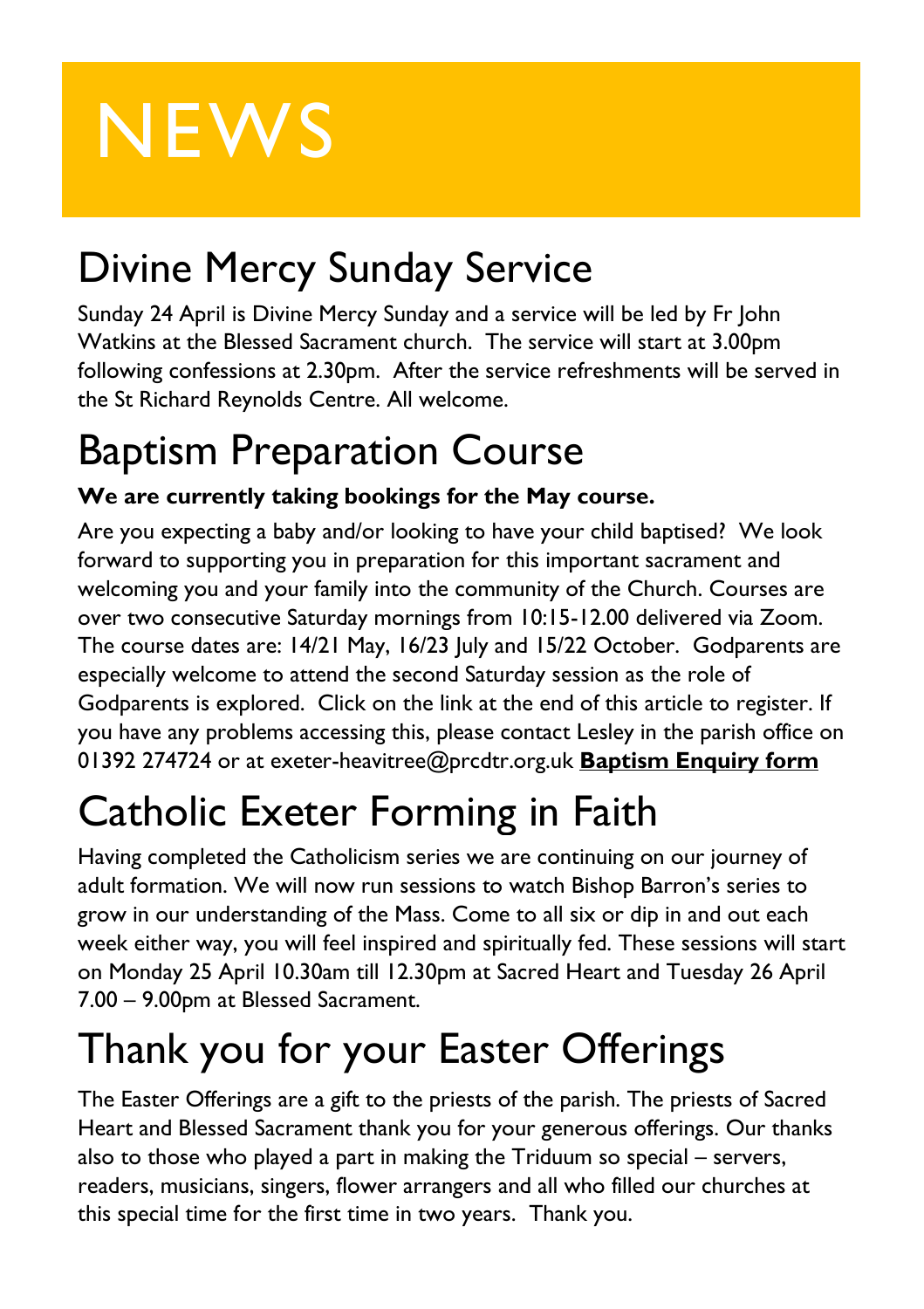### CAFOD & Caritas Plymouth

#### Ukraine April Update

Thank you for all your support for our sisters and brothers from Ukraine during this terrible time. It is now over seven weeks since the current Russian invasion of Ukraine, since then over 3,500,000 people have fled, half of them children. Tragically there have been tens of thousands of casualties. Over the coming months it is projected that 12,000,000 people from Ukraine will need



humanitarian assistance.

The Catholic community here is ready to respond to any global emergency through its international humanitarian agency CAFOD, which is a member of the second largest aid network in the world – Caritas Internationalis. Because of our global reach and local presence, we are there when an emergency hits. We

are responding together as one global Catholic Caritas family to support people whose world has been turned upside down by the shocking conflict in Ukraine.

Your support is helping in bomb shelters and cities under attack and across Ukraine, where CAFOD's brilliant Caritas and Church partners are working tirelessly, providing beds, food, washing facilities and transport to people trying to survive. In fact since the beginning of the war Caritas Ukraine has assisted no less than 318,252 beneficiaries, and Caritas SpesUkraine has helped 215,470 people!



*Left: Our sister agency, Caritas Spes, serving hot meals for people in Ukraine on their way to a safe location.*

Your support is also helping thousands of families fleeing Ukraine at safe centres in neighbouring countries such as Poland, Moldova and Romania with food, water, shelter, and psychological support.

Through CAFOD's Ukraine appeal, the Catholic community in England and Wales

is also reaching tens of thousands of refugees entering Poland every day through our sister agency Caritas Poland, who have been carrying out extensive activities to support the relief effort. Within Poland, there are around 1,000 centres specialising in social assistance and medical care alongside 100,000 Caritas volunteers who provide support in these centres on a daily basis.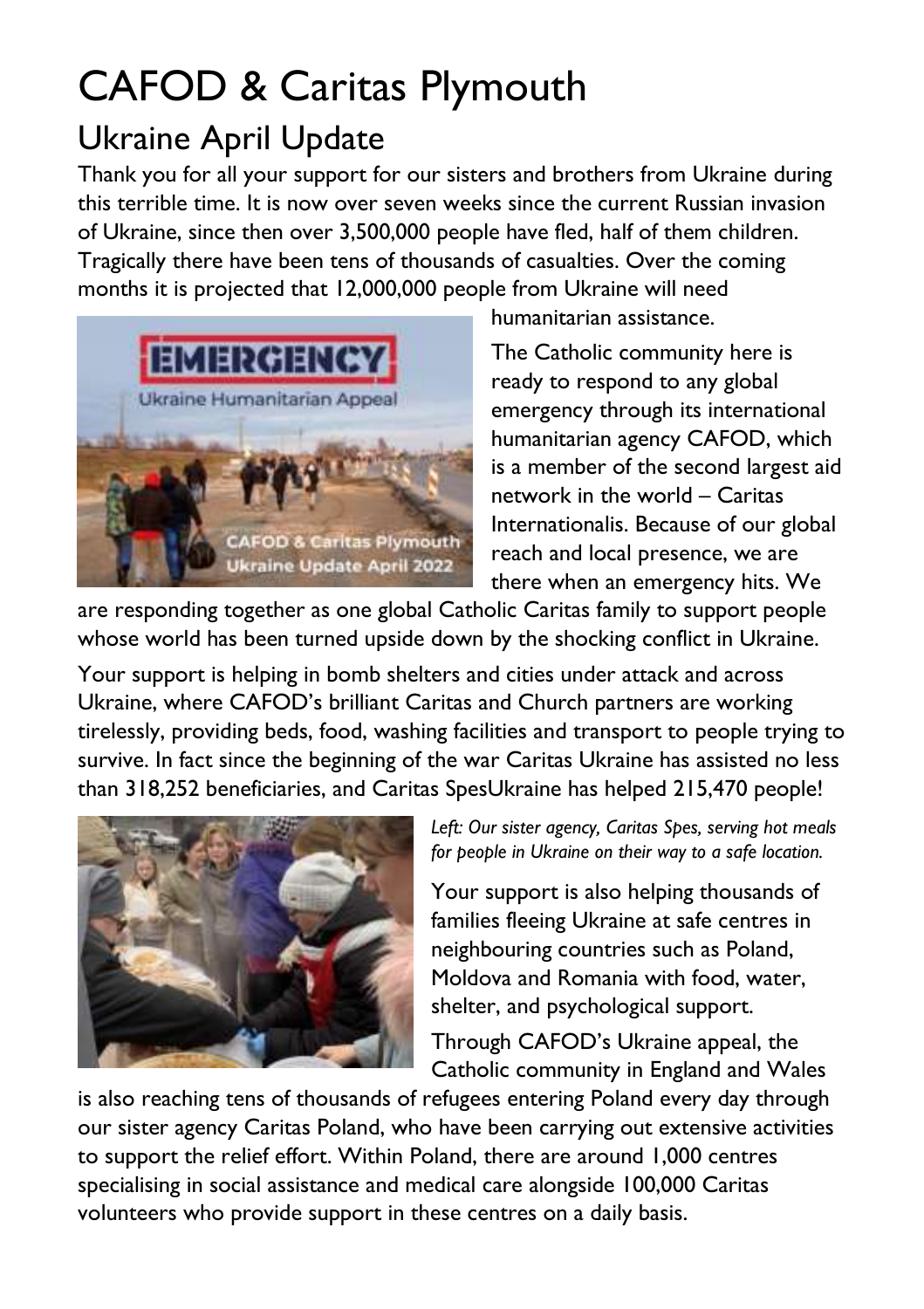Caritas Poland staff are in constant exchange with border guards who will, based on need, send an immediate request to Caritas Poland. Their activities include: shelter assistance (at Caritas' own facilities or home stays), free food distribution points, free distribution of sleeping bags and mattresses and other goods as needed, reception of unaccompanied children (incl. guardian), information dissemination at reception points and border crossings, coordination of volunteers. Local staff and volunteers continue to distribute aid packages containing food, warm clothing and hygiene items like soap, toothpaste and shampoo. Thousands of aid packages have already been distributed. To find out more about the work Caritas are doing visit [Caritas Ukraine Crisis.](https://www.plymouth-diocese.org.uk/ukraine-crisis/)

Please continue to pray for Ukrainian families and please pray for our Caritas aid workers and volunteers as they serve in Ukraine and in border countries. To donate visit: [Disasters Emergency Committee Ukraine Appeal](https://donation.dec.org.uk/ukraine-humanitarian-appeal)

#### Homes for Ukraine

The public response to Homes for Ukraine has been unprecedented and thousands of people have contacted RESET to take part. Several parishes have been in touch with Caritas Plymouth with plans to offer a property to a Ukrainian family and we know that many parishioners have also registered to welcome a family. Local Councils are also putting some really helpful advice for sponsors on their websites: www.devon.gov.uk/supporting-ukraine/

#### Caritas Social Action Network

On 11 March Caritas Plymouth joined an online meeting convened by CSAN to consider the domestic response of the Catholic Church in England and Wales to the impact of a new wave of refugees from the war in Ukraine. Representatives of 39 Catholic organisations tackling poverty in England and Wales took part. It was wonderful to hear of the positive response of many Catholic organisations to the current crisis. CSAN provide a [web-based toolkit](https://www.csan.org.uk/ukraine/) resource for people to respond here in the UK to the war in Ukraine.

#### CAFOD Helping Ukraine

CAFOD is deeply disturbed by the ongoing situation in Ukraine. Together, we stand in solidarity with the Ukrainian people and send our prayers to our sister organisation Caritas Ukraine, and those Caritas agencies in neighbouring countries, who are already helping people affected by this conflict. Caritas Internationalis is part of one of the largest aid networks in the world.

With our global reach and local presence, we are there when an emergency hits. To donate please visit: [CAFOD's Ukraine Humanitarian Appeal](https://cafod.org.uk/donations/picker?defaultuniversaltype=single&_Appeal=123770)

Other places to donate: [Aid to the Church in Need](https://acnuk.org/get-involved/donate/?ps_location=ZZDON-438-UNR-WEB&ps_frequency=one-off&ps_frequency=one-off&donation-amount=) or [The Red Cross](https://donate.redcross.org.uk/appeal/ukrainecrisis-appeal)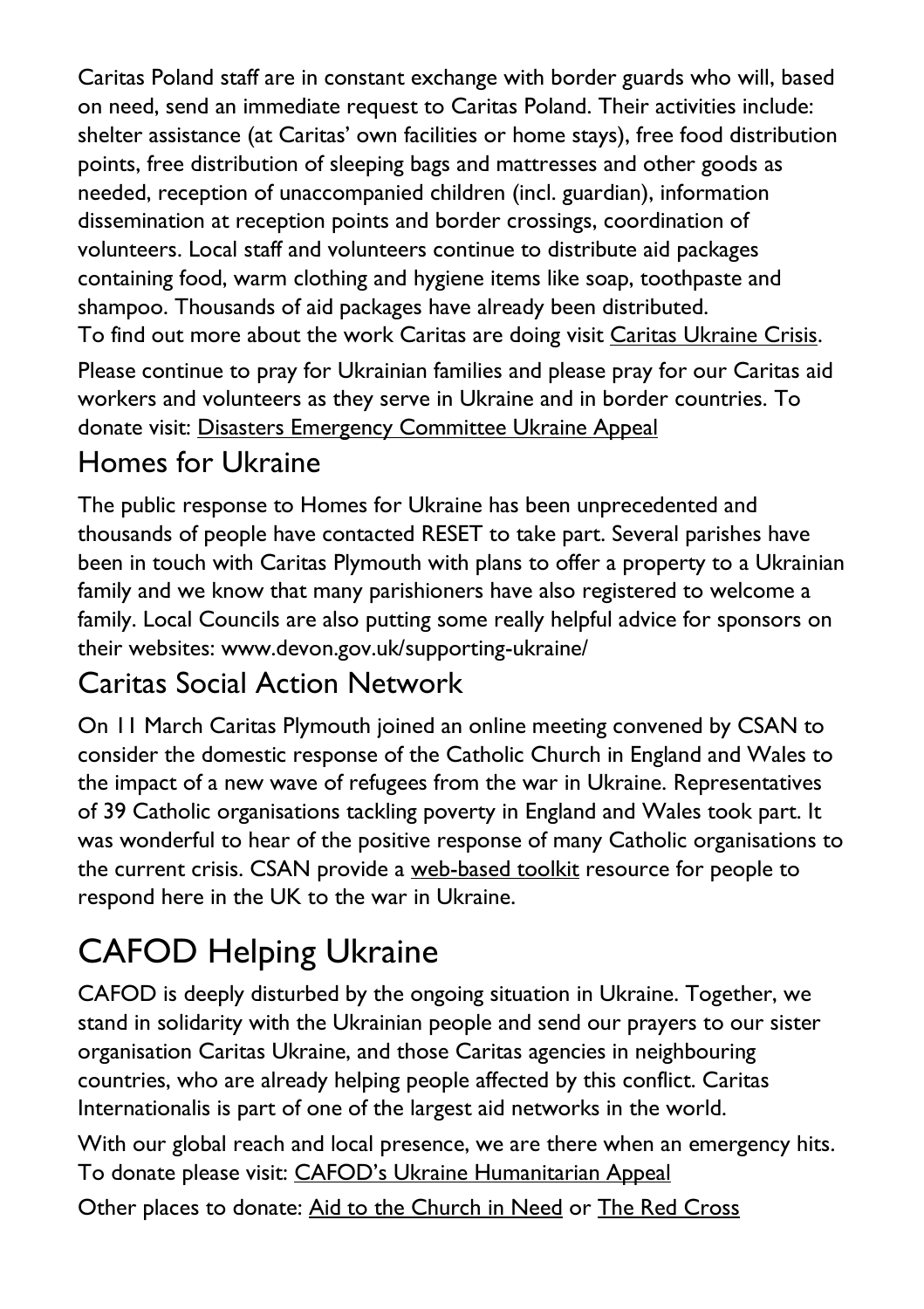### Exeter Friends of Ukraine

Ukrainians living in Devon have created Devon For Ukraine, an online portal to link the various offers of help across the county and Ukrainians coming here, as well as Exeter Friends of Ukraine, which helps with the logistics of organising donations. For info or to volunteer, please contact:

Devon for Ukraine by emailing Tanya at [support@devonforukraine.com](mailto:support@devonforukraine.com) Exeter Friends of Ukraine by emailing Shannon at [shannonpack@hotmail.co.uk](mailto:shannonpack@hotmail.co.uk) Conversation Café by emailing Olya at [olya@maketank.org.uk](mailto:olya@maketank.org.uk)

Blessed Sacrament is still a collection point for donations for Exeter Friends of Ukraine. The updated list of needs is: **Dry Shampoo, Conditioner, Soap, Orthopaedic boots, Crutches, Wheel chairs, Protein bars, Protein drinks, Sweets, Toiletries, Cleaning products, Children's medicine, Tinned meat & fish, All Medicines, Sun cream, Lip balm, Squeezy baby food, Dry foods, Tinned food, Wet wipes, Hair brushes.**

We ask that you only donate the items on the list. Donations are collected to be taken and sorted before loading in to vans which are regularly departing Exeter for Ukraine. Thank you for all your donations

### Learn Ukrainian

On Thursday 10 May at 6.30pm at University of Exeter there is a Ukrainian Culture and Language Course where you can learn to use simple sentences, introduce yourself, ask somebody else's name and talk about family. More info and booking: [click here](https://humanities.exeter.ac.uk/flc/evening/languages/)

### Conversation Café

A pop-up Conversation Café has been launched in Exeter for Ukrainian refugees and host families to meet up. The Café, located at 6 Paris Street, is the brainchild of Olya Petrakova and Maketank. The Café is a place for local people to address the Ukrainian crisis – especially those who have expressed an interest in hosting refugees, Ukrainians settling in Exeter and the surrounding area, but also for people to find out information, fundraise, meet up and socialise.

The initiative has come about thanks to Maketank, a partnership working with organisations such as Devon for Ukraine, Exeter City Council, City of Sanctuary and others. Please contact Maketank [hello@maketank.org.uk](mailto:hello@maketank.org.uk) for more info

## Youth Events Newsletter

The latest news of what is happening for the youngsters in the Diocese can be found by [clicking here](https://email.workwithgusto.co.uk/t/t-A6F98318701C324C2540EF23F30FEDED)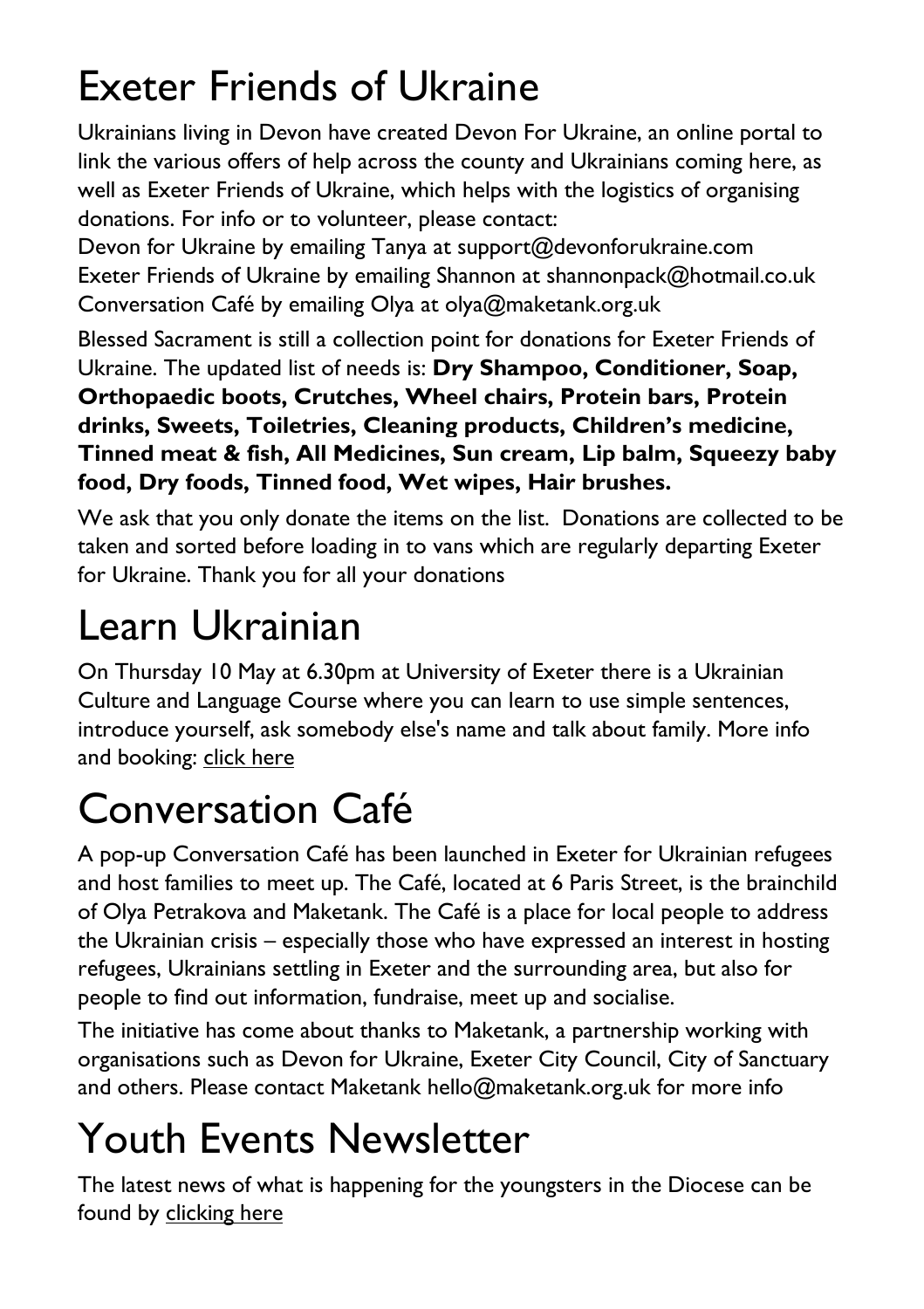## **ALPHA** New Date

Alpha has been changing people's lives around the world and has had a powerful effect on the lives of some of our parishioners. We would love you to share their experience of encountering Jesus Christ and the Church in a dynamic way. Paula writes: *Alpha allowed me to explore a variety of thoughts and beliefs relating to Christianity in a very safe and non-judgemental environment. Sharing this journey with a very diverse group of people, I believe, was pivotal in my search for answers. I also made some truly wonderful new friends, friendships I sincerely cherish. Alpha can offer you so much if you let it!*

Join on an 'in person' course commencing Wednesday **4 May at 7.00pm or online on the same day at 7.30pm**. To take part please **register by 2 May** by filling in this form. For more information contact Ola [using this link.](file:///C:/Users/jonathanstewart/Documents/1%20Catholic%20Exeter/Newsletter/2022/4.10/ola.godbeer@gmail.com)

### Catholic Women's League

**The Catholic Women's League pilgrimage to Buckfast Abbey**. Members of the CWL, and parishioners who are not CWL members, are invited to join the annual pilgrimage to Buckfast Abbey on Saturday 14 May. Mass will be celebrated by Bishop Mark and followed by tea in the Grange .The cost will be  $£10$ , for the coach, which will be payable on the day. The coach will leave South Street at 12 noon and Blessed Sacrament at 12.10pm. To book your place please contact Frances Canning by 1 May at [francesandedward@blueyonder.co.uk](mailto:francesandedward@blueyonder.co.uk) or telephone 01392 209542

#### Pope Francis tweets…

With Jesus, the Risen Lord, no night will last forever. Even in the darkest night, the morning star still shines.

### Diocese of Plymouth vacancy

The Diocese of Plymouth is looking to appoint the following position:

**Tribunal & Chancery Administrator (part time)** – 1 post

Location: St Boniface House with the potential of some home working. Salary: £11.96 per hour (Actual Salary - £8,706.88 per annum) plus contributory pension scheme (subject to eligibility) Hours: 14 hours per week Under the direction of the Judicial Vicar/Chancellor, the Tribunal & Chancery Administrator is responsible for the effective administration of the Tribunal & Chancery Office and the overseeing of the processing of cases/Chancery matters in conjunction with the instructing judges/Chancellor. Good administration, Microsoft Office skills and a degree of flexibility is essential.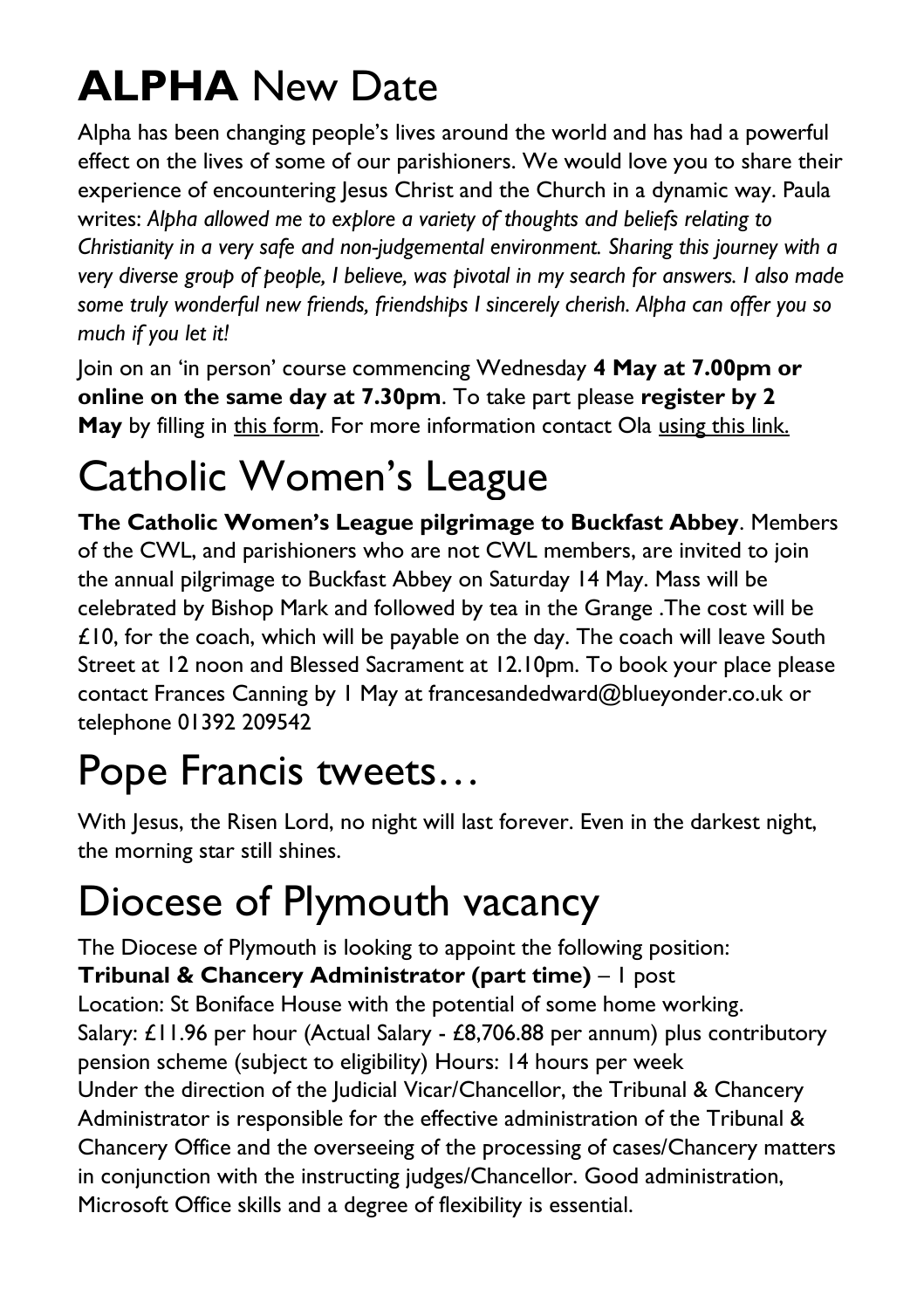Copies of the job description and application form are obtainable from the Human Resources Department on 01364 645383 or email recruitment@prcdtr.org.uk. Applications are by application form and covering letter. The last date for applications is Monday 2 May and interviews will be held on during w/c 23 May.

#### Vocations to the Priesthood Day of Recollection

A Day of Recollection for men discerning their vocation will be held on Saturday 21 May from 10:00 to 16:00 at Sclerder Abbey, near Looe, Cornwall The day will include Mass; a time of Adoration; a short conference; opportunity for Confession and 'One to One talks' with serving Priests from our Diocese; and sharing food together (this will be provided – please let us know of special dietary requirements). Under 18s welcome to attend with parents' permission. For further information and to register for the event, please contact Fr Jacek Kostuch on [Jacek.Kostuch@prcdtr.org.uk](mailto:Jacek.Kostuch@prcdtr.org.uk) by 16 May at the latest. Collection from Liskeard Station before 9.15 and return after can be arranged if needed.

# Diocesan Synodal Journey

Thank you to everyone who has contributed to this amazing journey. All the documents are on our website [Synod | Diocese of Plymouth \(plymouth](https://www.plymouth-diocese.org.uk/synod/)[diocese.org.uk\).](https://www.plymouth-diocese.org.uk/synod/) Thank you to everyone for your support and encouragement and honest and open reflections on this first phase of our listening journey.

The final report has a foreword from Bishop Mark which sets out some initial next steps whilst the discernment phase continues at national level.

[Click here](https://www.plymouth-diocese.org.uk/wp-content/uploads/2022/04/April-newsletter-2022.pdf) to go to the latest newsletter for those who would like to continue to keep up to date with the global synodal journey as it progresses.

# The 3 Dry Men Made it!

Fr Albert, Martin Overy and Deacon Kelvin have come through the whole of Lend without touching a drop of alcohol. Any donations or sponsorship money will be gratefully received on behalf of Kenyan Educational Sponsorship, a charity set up to educate poor, but bright students in Kenya. Thanks for your support.

### Wednesday Word Scripture Reflection

We meet online via Zoom from 2.00-3.00pm each Wednesday. If you would like to join us, get in touch with Maria: [exeter-pastoral-assistant@prcdtr.org.uk.](mailto:exeter-pastoral-assistant@prcdtr.org.uk) You don't need to make a weekly commitment, you're welcome whenever you can. Our next session will be on Wednesday 27 April.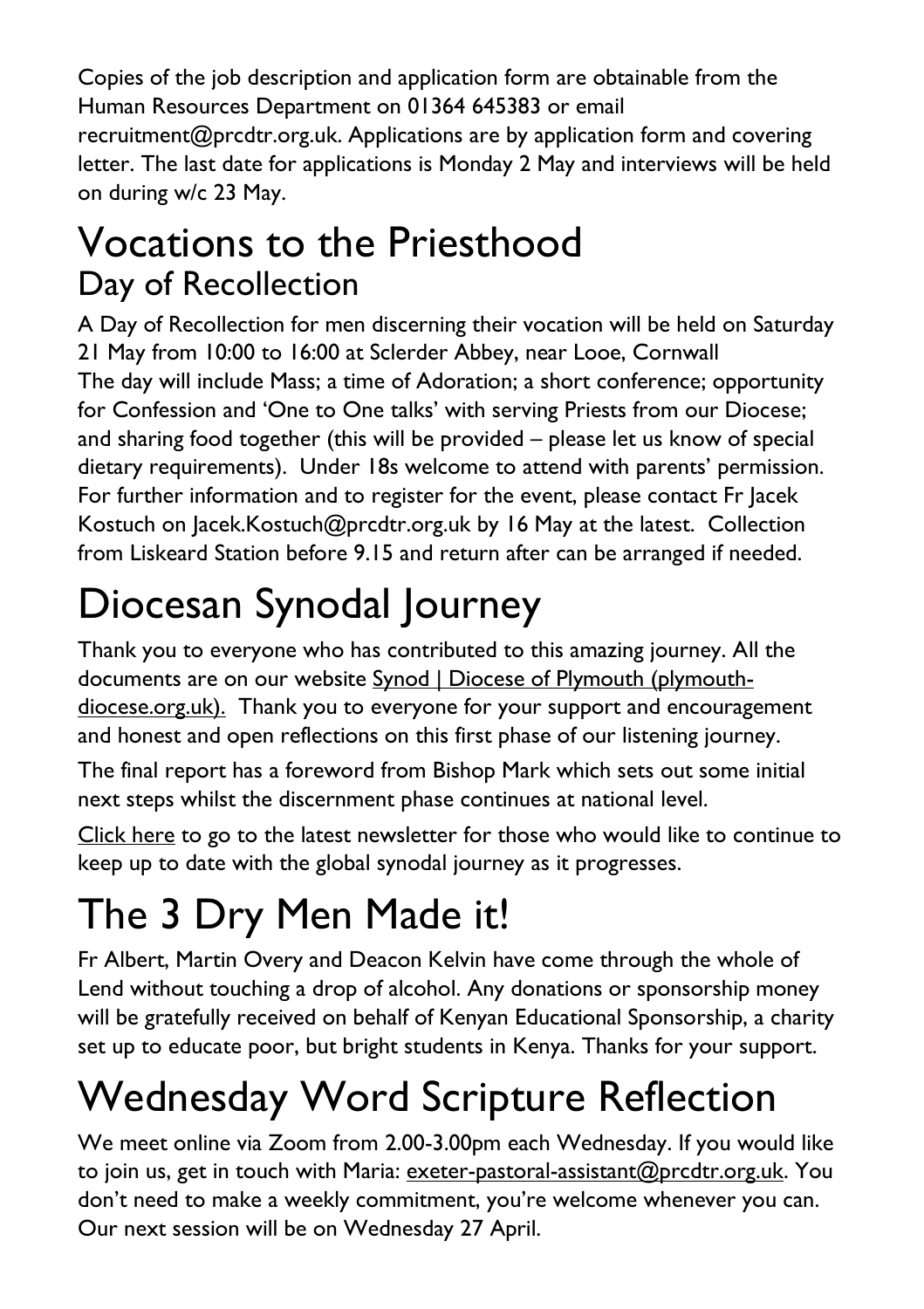## Contemplative Retreat at St Rita's

**6–13 May**. For those seeking a more contemplative way of praying and living, this silent contemplative retreat with individual guidance provides a step-by-step introduction to the Gries Path of Prayer developed by Fr Franz Jalics SJ. For those familiar with this form of contemplative prayer, the retreat offers the opportunity to refresh and deepen one's prayer. Donations invited: £400 (all rooms ensuite). Please contact the Retreat Co-ordinator: Paddy Rylands paddyrylands@gmail.com for further details.

# Pope's April prayer intention

For health care workers. We pray for health care workers who serve the sick and the elderly, especially in the poorest countries: may they be adequately supported by governments and local communities. See also the Popes' video [here](https://thepopevideo.org/)

## Exeter foodbank News

**April priority items**: UHT milk (1 litre, semi-skimmed), fruit juice, noodle snacks, sugar (500g), washing powder, coffee and fruit squash

Please ONLY donate items from the list. Thank you for your understanding. Collection Points – Co-Op (Heavitree/St Thomas/Alphington Rd); Tesco (Exe Vale); Sainsbury's Alphington/Pinhoe/Guildhall); Waitrose (Gladstone Rd): Morrisons & One Stop Woodwater Lane. Or you can donate money online [here](https://uk.virginmoneygiving.com/charity-web/charity/finalCharityHomepage.action?charityId=1016975&_ga=2.106832579.1384579075.1617955505-1667813714.1617955505) Each week we serve dozens of clients. We have over 160 volunteers and work

with over 180 professional agencies across the city.

[Exeter foodbank Spring Newsletter](https://exeter.foodbank.org.uk/wp-content/uploads/sites/368/2022/04/EFBNewsletterSpring2022V5.pdf)

# **GIFT** Growing in Faith Together

**What Is GIFT?** GIFT is for families of faith who want to grow in their Catholic faith, meet other families and be supported in their faith journey. It is the gateway to the sacraments of Reconciliation, Holy Communion and Confirmation.

**GIFT Youth:** Fr Albert and our GIFT Youth Team meet with our young people for their own session. GIFT Youth [Registration](https://docs.google.com/forms/d/1js2AU2QewgH1ui7kjv2-mKDJcyulRGa34G-Eo3ao8FI/edit) Form.

#### **Family Prayer: [Bedtime Chats](https://www.blessedsacrament.org.uk/parish-life/gift/)**

**Next GIFT Session:** Saturday 7 May. We look forward to seeing you all then.

**Get in touch and Register:** If you would like to join us, please register using this link: [GIFT Primary Registration Form.](https://docs.google.com/forms/d/1Qs8jP69t9hS5V3ukZvm34yn8pDZdS0iDYrhXY_j8pMQ/edit)

If you have any questions, please get in touch with Maria at [exeter-pastoral](mailto:exeter-pastoral-assistant@prcdtr.org.uk)[assistant@prcdtr.org.uk](mailto:exeter-pastoral-assistant@prcdtr.org.uk)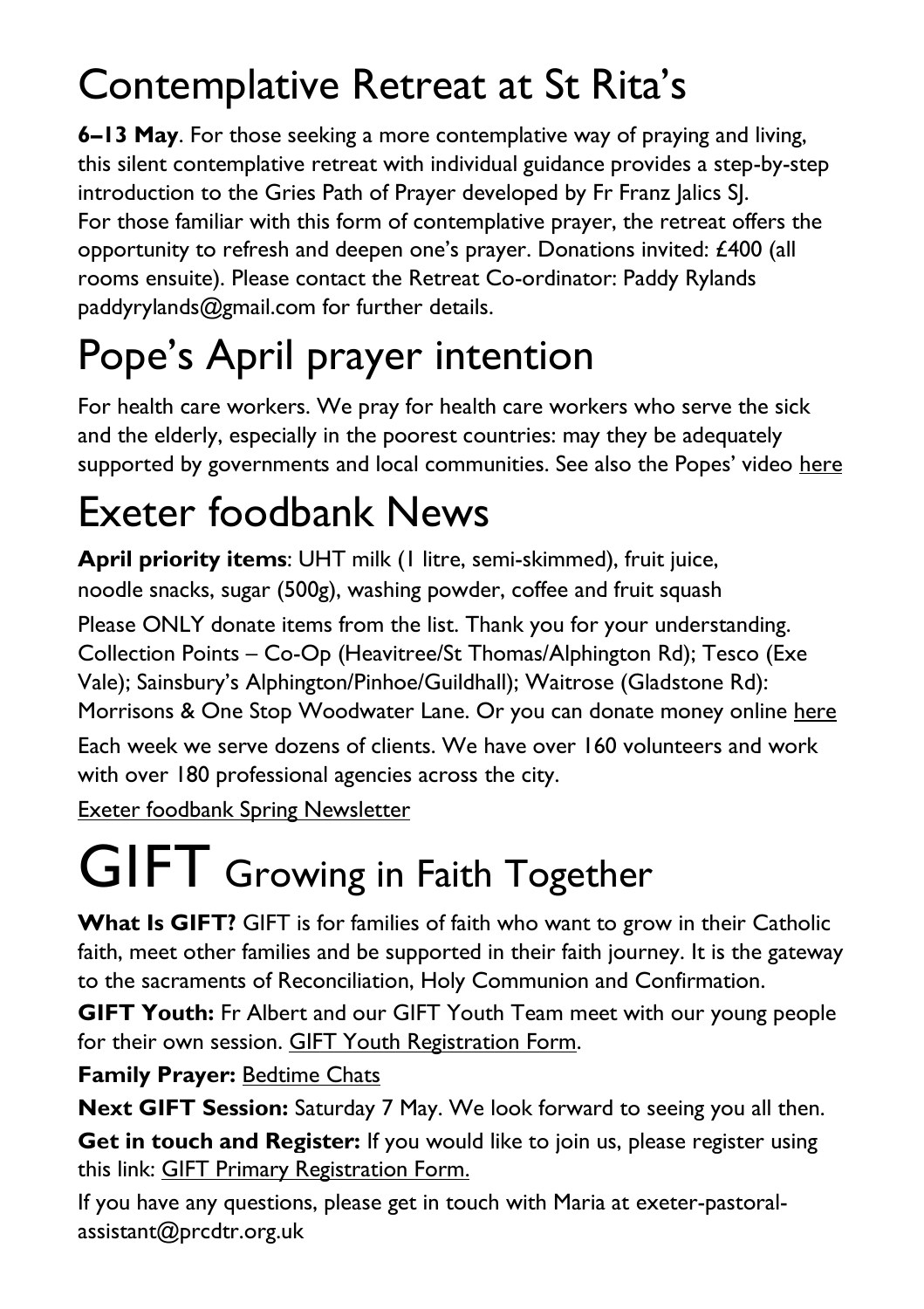### Sacred Heart online donations

It is now possible to make your Sacred Heart weekly loose plate offering and other donations on-line. **All donations are anonymous.** Please use [this link](https://givealittle.co/campaigns/f94e8739-d2fd-4ce6-9fca60470ef39403) to make your online donation. Alternatively, you can go to [Sacred Heart website.](https://www.sacredheartexeter.org/) Scroll down to the 'Parish News' section and click the highlighted 'Donate Here' text. There is also a link on our [Facebook Page.](https://www.facebook.com/Sacred-HeartCatholic-Church-Exeter-422138011310698) If you need further guidance please email the Sacred Heart Parish Office.

# YMCA Sidwell Studios Tour

YMCA Exeter are excited to announce that Sidwell Studios is finished! Thank you so much to the many churches across Exeter and beyond who have supported this project both financially and through prayer. We are so grateful for God's provision and are looking forward to getting local young people established in this community.

Before we open in May, we are inviting Church leaders and staff to drop-in on Thursday 28 April between 10.30am and 1.00pm to tour the newly finished studio flats. We would also love this to be an opportunity for us to pray over the building and for the new residents who will be moving in.

Many thanks again for your support

### Exeter WAYmakers

Exeter Waymakers is a group of parishioners from the three Exeter Catholic parishes who are aiming to welcome and support a refugee family resettling in Exeter as part of the UK government community sponsorship scheme. We work closely with CARITAS Plymouth, our lead sponsor, and are being mentored by CHARIS, a church group from Taunton that have already successfully resettled several refugee families.

Please help Exeter WAYmakers. To support our application to be a Community Sponsor we need to raise £9000. Both Exeter parishes have made generous donations to start us off and we want to give you parishioners the opportunity to support this work by your prayers, your volunteering and your individual donations. We want this to be a Catholic community effort across all our parishes so please do support us. Please place any donation in an envelope marked Exeter Waymakers and hand it in to the parish offices. If you wish to make your donation online to a parish account please clearly reference your donation Exeter Waymakers. Many thanks on behalf of the Waymakers Core Group. For more information contact Peter Schranz on schranz5@gmail.com or Chris Lee.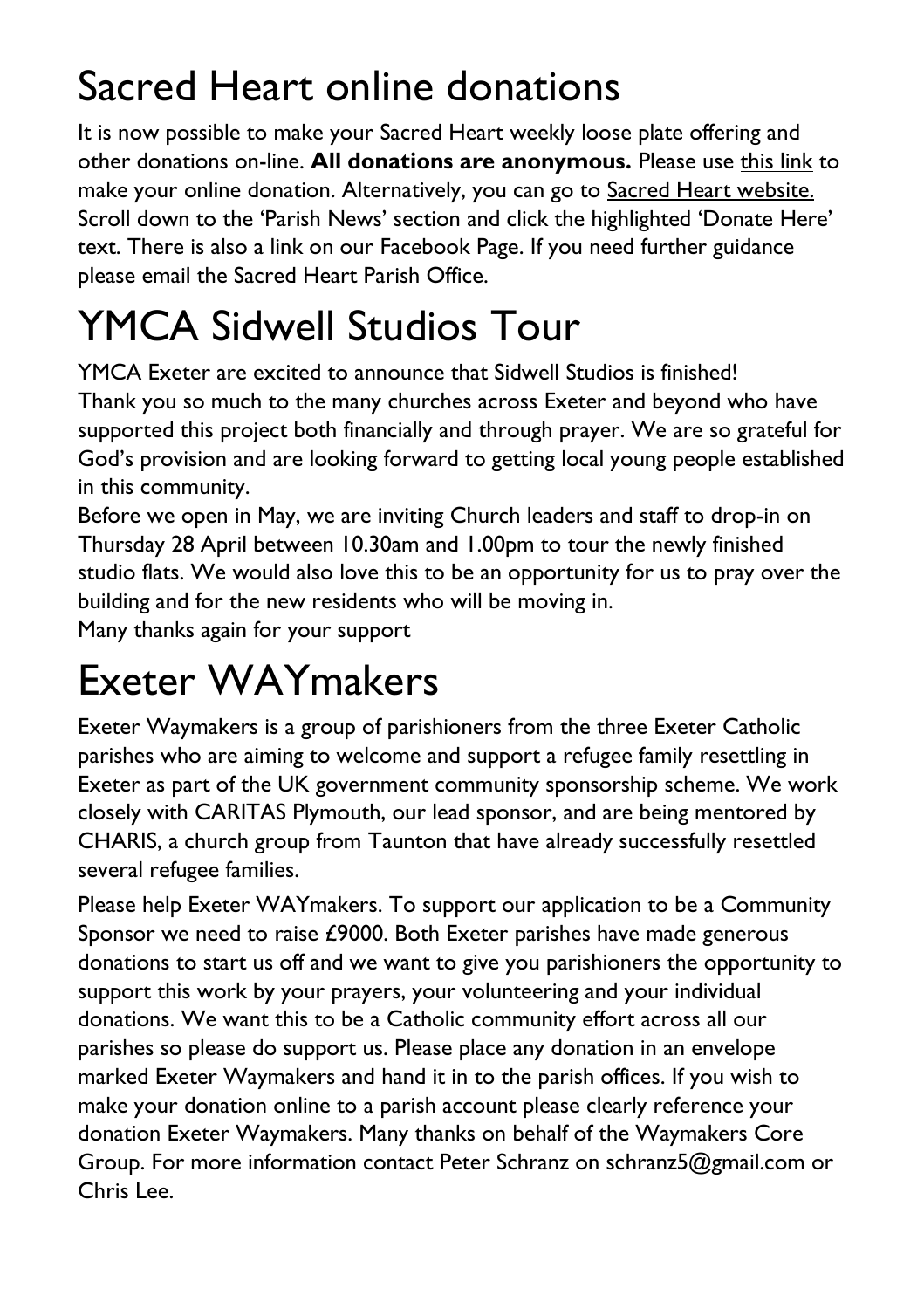#### Diocese of Plymouth Catechetical Summer Camps 2022

This year the Camps will meet at Grangehurst, Buckfast Abbey, for Junior and Senior Camps, and St Rita's in Honiton for St Petroc's Camp. **Camp fee: £210 Junior Camp** for school years 3–6. **7–12 August** at Grangehurst

**Senior Camp** for school years 7–10. **31 July - 5 August** at Grangehurst

**St Petroc's Camp** for school years 11–12. **31 July - 5th August** at St Rita's

**We are in need of help** in order to ensure that Camps continue to provide a faith-nurturing and enriching experience for the young people of our diocese.

**Camp Helpers** – We're always in need of young people (aged 18 +) who wish to share their faith by helping with the Camps. If you're able to offer us a week of your time to assist in the day to day running of the Camps, and also to have a fantastic time of fun and faith, please get in touch to discuss how you might help. All our helpers have to be recruited as volunteers and undergo DBS checks through their parishes. Safeguarding training will be provided.

*In addition to the Camp helpers, we need to fill three vital roles for the Catechetical Camps Committee:*

**Treasurer:** To manage the finances of the Camp Committee. This involves overseeing the collection of fees for the Camps, paying for food and services and budgeting for the camps.

**Administrator**: To provide a single point of contact with the parents/guardians of the young people applying for camp; to liaise with the Camp Leaders.

**Catechist** (particularly for Junior Camp): To take the theme for the Camp and provide materials for use during the Camp, appropriate to the age group; to assist other helpers in delivery of the faith material. This role is very important, particularly this year as we come back to face-to-face camps.

If you can help please contact Deacon Michael Turnbull Chair, Diocese of Plymouth Catechetical Camps michael.turnbull@pcrdtr.org.uk Tel: 07504821558 For more info and booking [click here.](https://www.exeter-cathedral.org.uk/whats-on/events/j-s-bach-st-john-passion-20220410-160000/)

#### Accommodation Urgently Needed

A family with a disabled 10 year old child are urgently in need of a two bedroomed ground floor flat in Exeter, preferably near the hospital. The mother is in nursing accommodation until her husband and daughter join her very soon. If you, or anyone you know, can help please contact the parish office on 01392 274724 or by email exeter-heavitree@prcdtr.org.uk Thank you.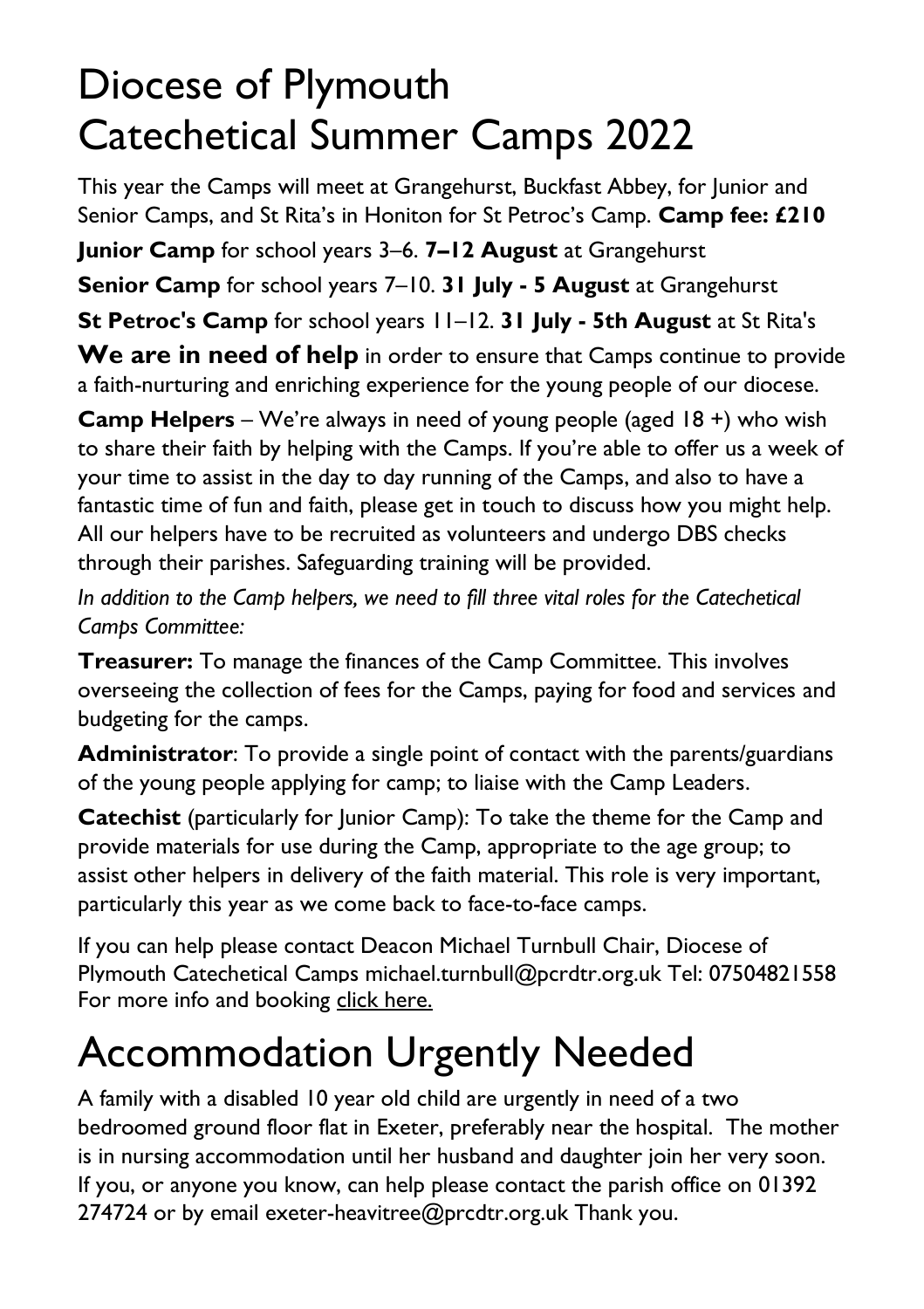### Sacred Heart Rosary Group

We are praying for the following intentions: Ukraine and peace in the world; for the love of Jesus, for the conversion of sinners and reparation to the Immaculate Heart of Mary; for the Holy Father and his intention for the month; for our dearest priests; for vocations; for all of us praying this holy rosary.

### Exposition and Taizé Prayer

A time of Adoration with Taizé prayer. Sacred Heart Church at 7.00pm on Wednesday 4 May. Join us for a time of reflection and prayer before the Blessed Sacrament. All welcome.

# THE WORD

#### Sunday 24 April

First Reading Acts 5:12-16. *The numbers of men and women who came to believe in the Lord increased steadily.* Psalm Response *Give thanks to the Lord for he is good, for his love has no end.*

Second Reading Revelation 1:9-13.17-19. *I was dead and now I am to live for ever and ever.* Gospel John 20:19-31. *Eight days later, Jesus came.*

#### Sunday 1 May

First Reading Acts 5:27-32.40-41. *We are witnesses of all this, we and the Holy Spirit.* Psalm Response: *I will praise you, Lord, you have rescued me.* Second Reading

Revelation 5:11-14. *The Lamb that was sacrificed is worthy to be given riches and power.*

Gospel John 21:1-19. *Jesus stepped forward, took the bread and gave it to them and the same with the fish.*